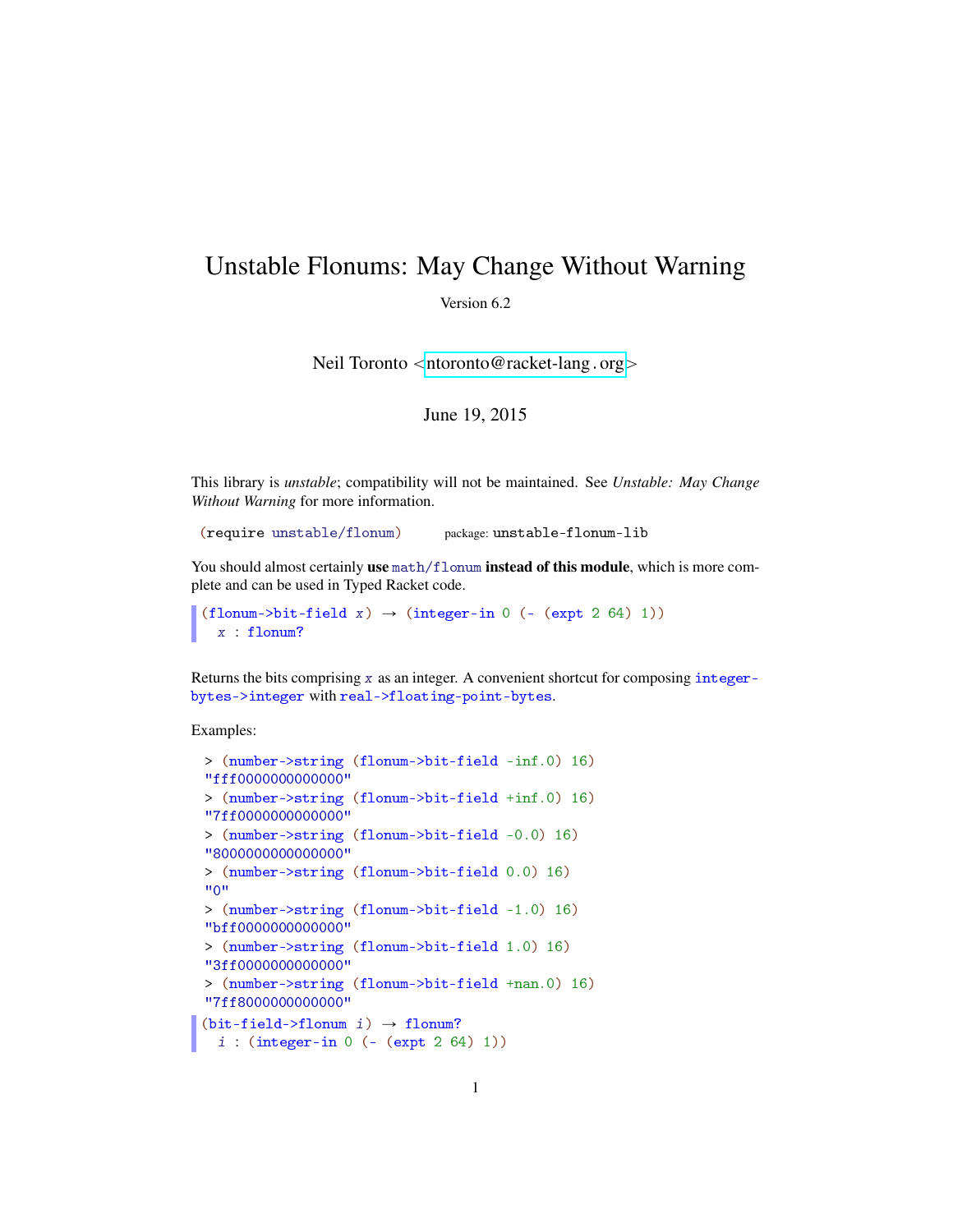The inverse of flonum->bit-field.

```
(flonum->ordinal x)
\rightarrow (integer-in (- (- (expt 2 63) 1)) (- (expt 2 63) 1))
 x : flonum?
```
Returns the signed ordinal index of  $x$  in a total order over flonums.

```
When inputs are not tan 0, this function is monotone and symmetric; i.e. if (f1\leqx y) then (<= (flonum->ordinal x) (flonum->ordinal y)), and (= (flonum-
\text{Normal} (- x) (- (flonum-\text{Normal} (x)).
```
Examples:

```
> (flonum->ordinal -inf.0)
-9218868437227405312
> (flonum->ordinal +inf.0)
9218868437227405312
> (flonum->ordinal -0.0)
\Omega> (flonum->ordinal 0.0)
\overline{0}> (flonum->ordinal -1.0)
-4607182418800017408
> (flonum->ordinal 1.0)
4607182418800017408
> (flonum->ordinal +nan.0)
9221120237041090560
```
These properties mean that flonum->ordinal does not distinguish -0.0 and 0.0.

The following plot demonstrates how the density of floating-point numbers decreases with magnitude:

Example:

```
> (parameterize ([y-axis-ticks? #f])
    (plot (list (function (compose flonum->ordinal exact-
\frac{\text{Sine}}{\text{2}} 1/4 8)
                  (y-axis 1/2) (y-axis 1) (y-axis 2) (y-axis 4))))
```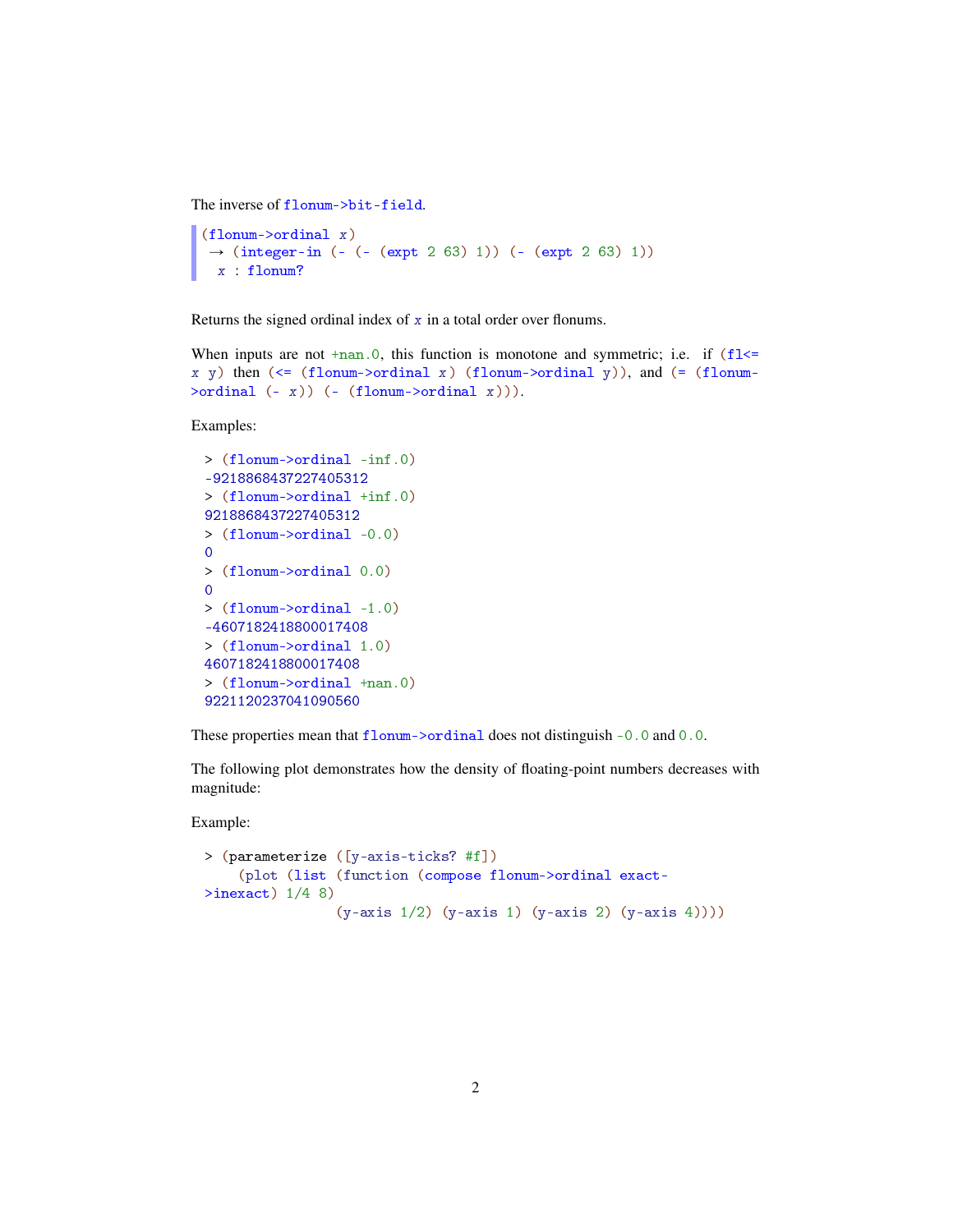

```
\vert (ordinal->flonum i) \rightarrow flonum?
   i : (integer-in (- (- (expt 2 63) 1)) (- (expt 2 63) 1))
```
The inverse of flonum->ordinal.

```
(flonums-between x y) \rightarrow exact-integer?
  x : flonum?
  y : flonum?
```
Returns the number of flonums between  $x$  and  $y$ , excluding one endpoint. Equivalent to  $(-$ (flonum->ordinal y) (flonum->ordinal x)).

Examples:

```
> (flonums-between 0.0 1.0)
4607182418800017408
> (flonums-between 1.0 2.0)
4503599627370496
```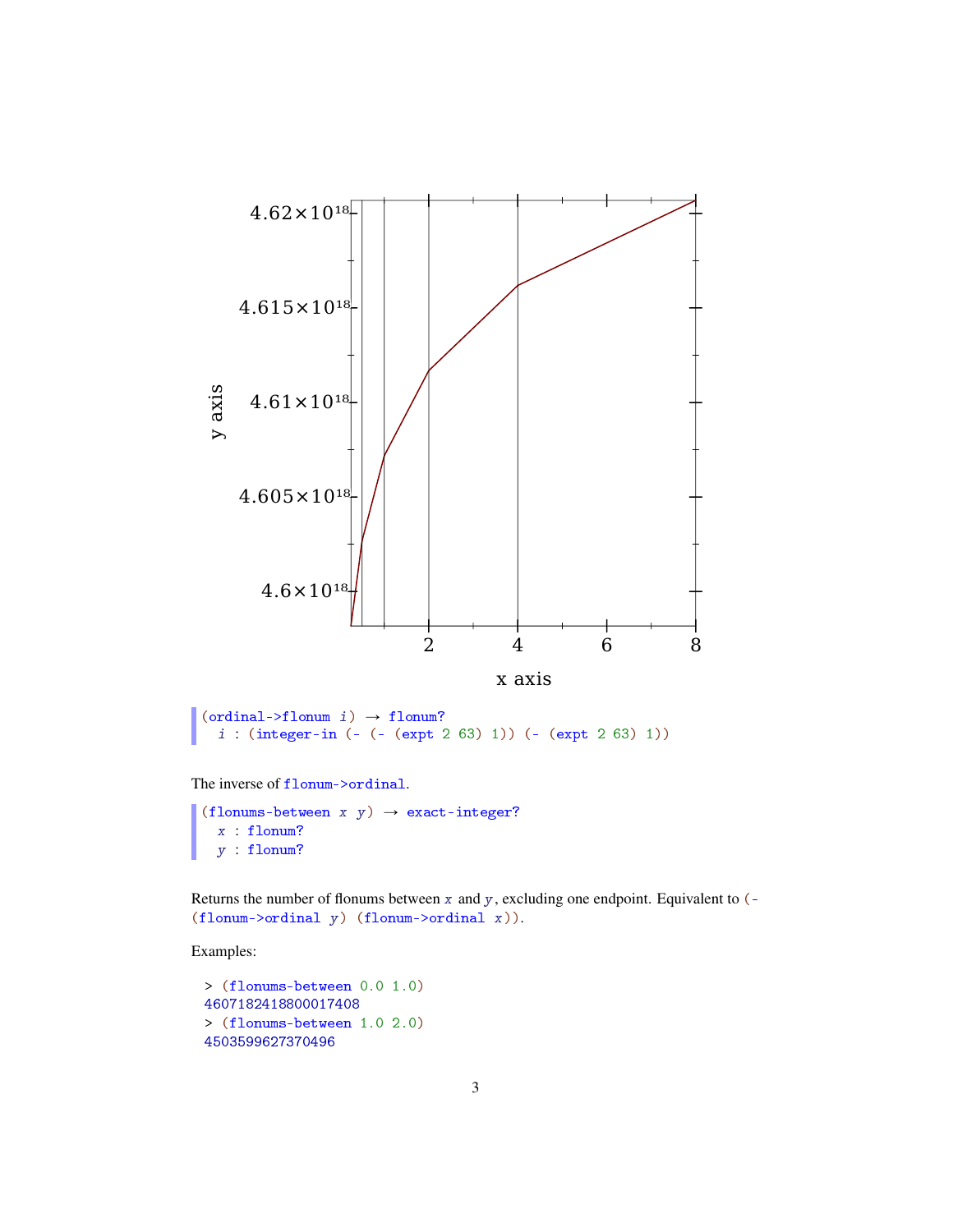```
> (flonums-between 2.0 3.0)
2251799813685248
> (flonums-between 1.0 +inf.0)
4611686018427387904
(flstep x n) \rightarrow flonum?
 x : flonum?
 n : exact-integer?
```
Returns the flonum n flonums away from x, according to flonum- $\partial$ ordinal. If x is +nan.0, returns +nan.0.

Examples:

```
> (flstep 0.0 1)
4.9406564584125e-324
> (flstep (flstep 0.0 1) -1)
0.0
> (flstep 0.0 -1)
-4.9406564584125e-324
> (flstep +inf.0 1)
+inf.0> (flstep +inf.0 -1)
1.7976931348623157e+308
> (flstep -inf.0 -1)
-inf.0> (flstep -inf.0 1)
-1.7976931348623157e+308
> (flstep +nan.0 1000)
+nan.0(flnext x) \rightarrow flonum?x : flonum?
```

```
Equivalent to (flstep x 1).
```
(flprev x)  $\rightarrow$  flonum? x : flonum?

Equivalent to  $(f$ lstep  $x -1$ ).

-max.0 : flonum? -min.0 : flonum? +min.0 : flonum? +max.0 : flonum?

The rational flonums with maximum and minimum magnitude.